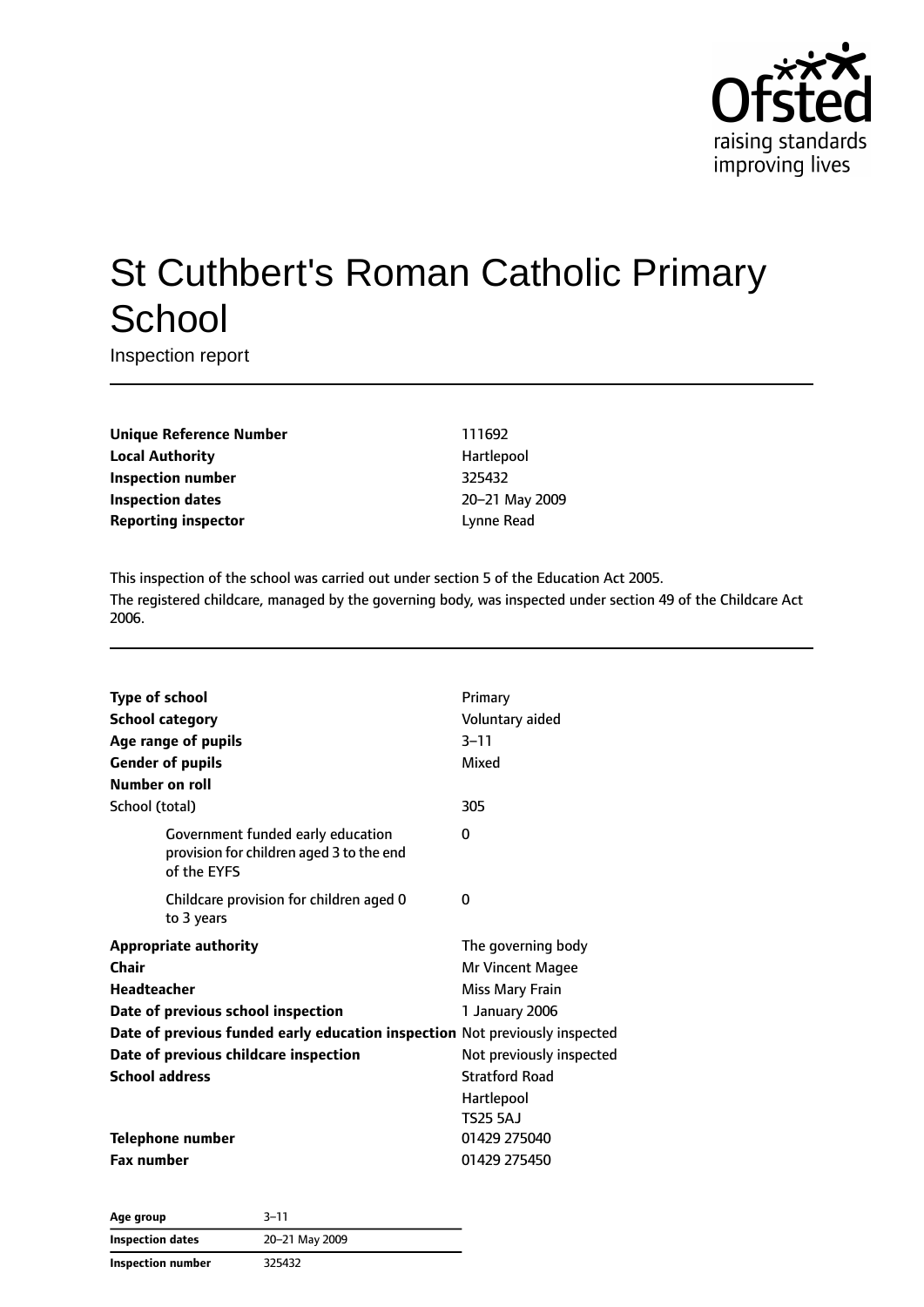.

<sup>©</sup> Crown copyright 2009

Website: www.ofsted.gov.uk

This document may be reproduced in whole or in part for non-commercial educational purposes, provided that the information quoted is reproduced without adaptation and the source and date of publication are stated.

Further copies of this report are obtainable from the school. Under the Education Act 2005, the school must provide a copy of this report free of charge to certain categories of people. A charge not exceeding the full cost of reproduction may be made for any other copies supplied.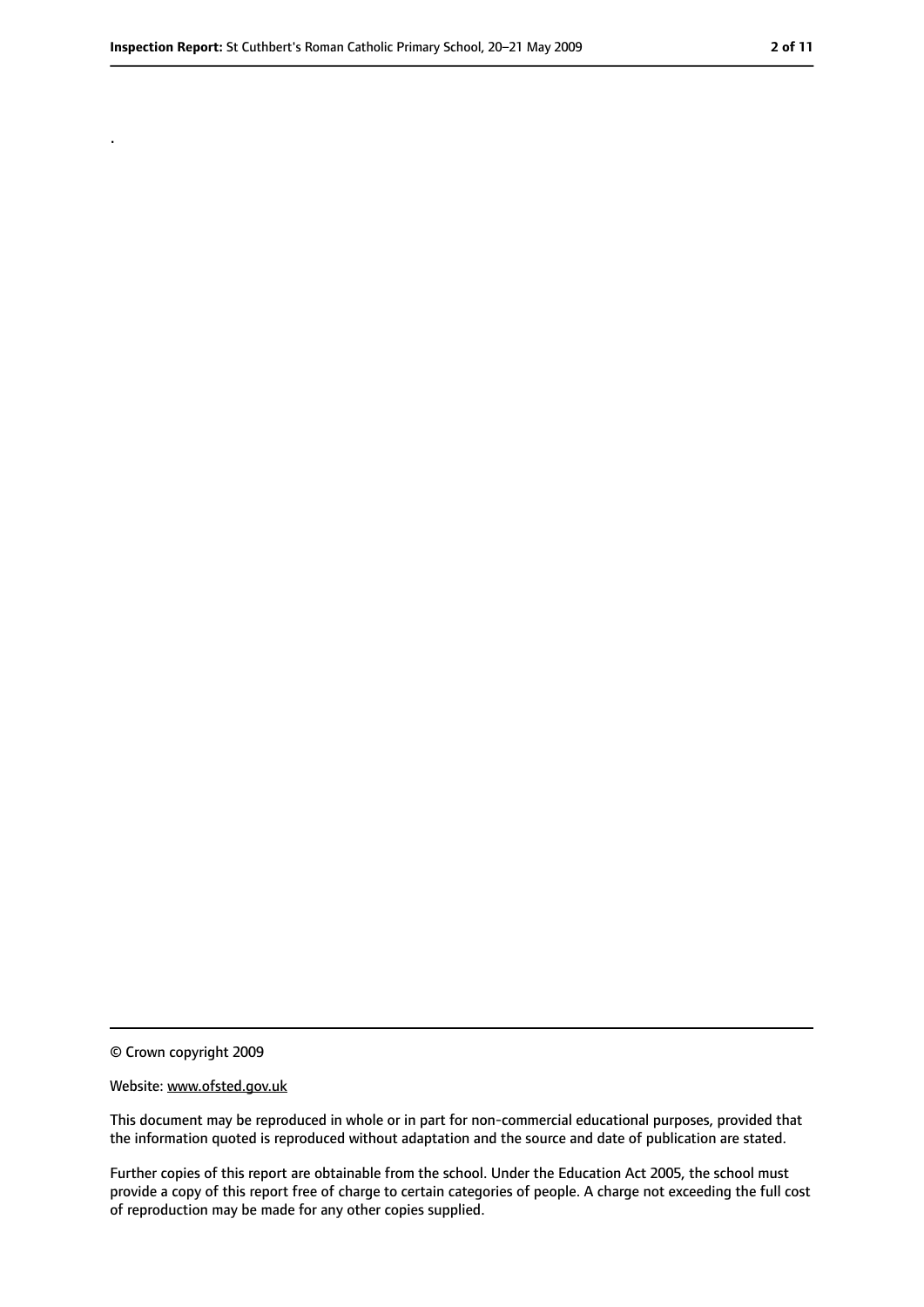# **Introduction**

The inspection was carried out by three additional inspectors.

#### **Description of the school**

This larger than average-sized primary school serves the parish of St Cuthbert, which includes an area of social disadvantage. The Early Years Foundation Stage offers part-time nursery places for children over three years of age and a Reception class. Most pupils are taught in mixed-age groups with some setting in place for English and mathematics. The proportion of pupils claiming free school meals is average. Most pupils are of White British backgrounds. Around 5% have European heritage and most of these are learning English as an additional language. The school also caters for Traveller children. The proportion of pupils with learning difficulties and/or disabilities is average and around 4% of these have additional funding to meet their needs. Extended facilities run by the school include a breakfast club and after-school care.

#### **Key for inspection grades**

| Grade 1 | Outstanding  |
|---------|--------------|
| Grade 2 | Good         |
| Grade 3 | Satisfactory |
| Grade 4 | Inadequate   |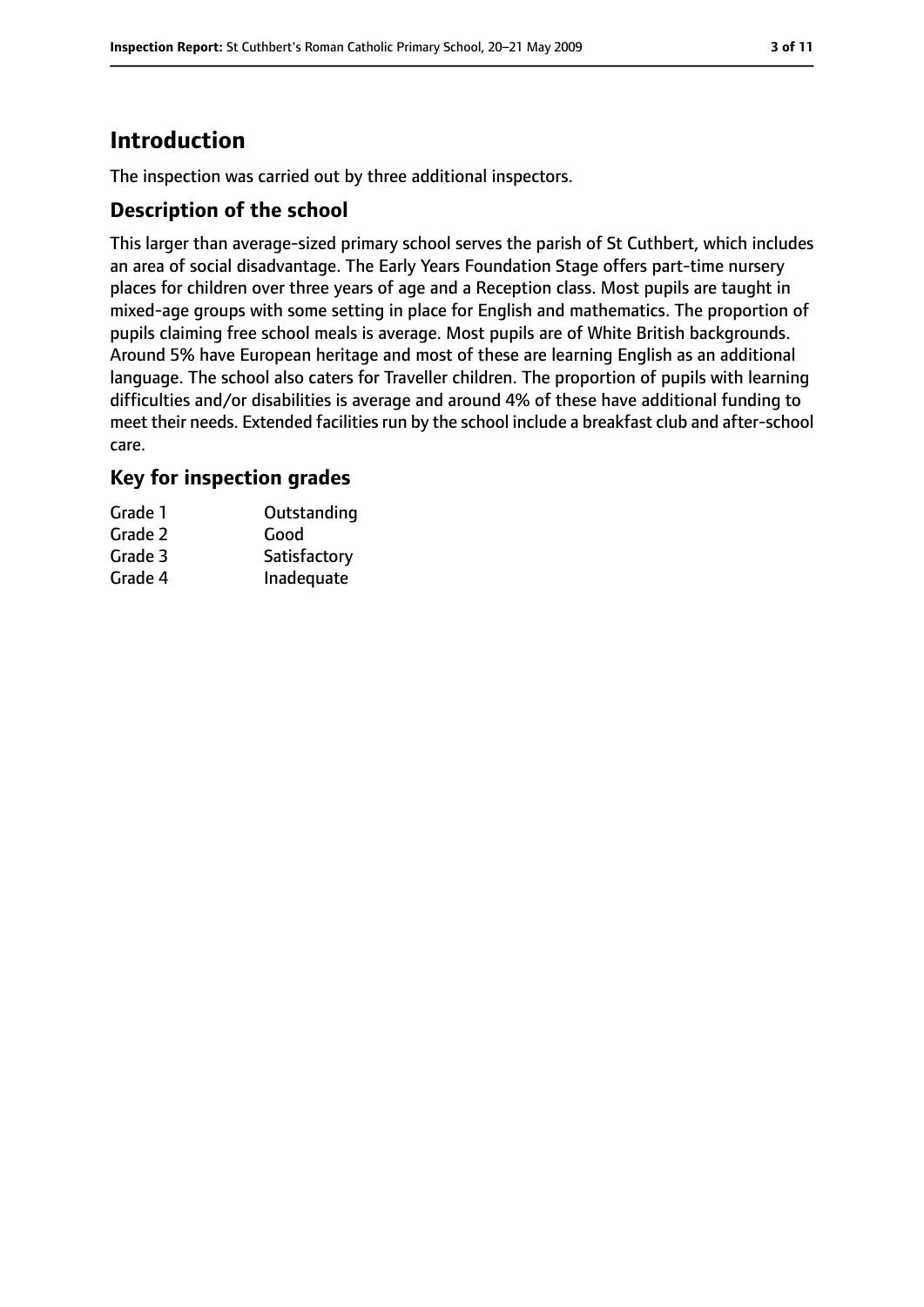## **Overall effectiveness of the school**

#### **Grade: 2**

St Cuthbert's Roman Catholic Primary is a good school which provides good value for money. Outstanding features include pupils' personal development and the care, support and guidance provided for them. Parents have confidence in the school and praise the 'friendly and approachable staff' and the good progress that their children make. Families appreciate the good childcare provided through the breakfast and after-school clubs and pupilssay they enjoy the interesting range of activities on offer there. Excellent links with the church, other schools and agencies provide many benefits for pupils' personal and learning needs. For example, pupils take responsibility for leading the readings and prayers at Mass, both in school and church, and specialists from the local secondary school provide French lessons and sports coaching.

By the end of Year 6 standards are above average. From a below average starting point, achievement is good in the Nursery and Reception classes and both key stages. There are some variations, however, between subjects. The school is very effective in supporting pupils who have learning or emotional difficulties and/or disabilities and in boosting achievement for pupils who are not meeting their targets in English. The more able pupils do well because they have good challenges to stretch them. There have been good improvements in writing but some pupils in the middle ability band for mathematics are not doing quite as well as could be expected.

Teaching is good overall and there is some outstanding practice, especially in Years 5 and 6 and in English. Across the school, lessons challenge pupils' thinking and develop problem solving skills, providing good opportunities for them to be active, enthusiastic learners. However, expectations are not consistently high enough to ensure that all groups of pupils achieve their best in mathematics. The good curriculum is enhanced by a varied selection of visits and out-of-school clubs which inspires pupils and extends their experiences. Learning includes a strong emphasis on personal, social and health education. Pupils are proud of their Healthy Schools Award that recognises the good work done to help them live safe and healthy lives. Many join the very successful 'walking bus' to and from school, enjoying both the exercise and company of their friends.

Personal development, including behaviour, is outstanding and supported by an excellent system of pastoral care. The school provides an extremely secure, nurturing environment and pupils say they enjoy learning. Pupils make an excellent contribution to the school community. For example, the school council is involved in decision making and the Eco group is busy raising awareness of environmental issues, such as energy saving. Pupils leave the school as confident and mature individuals, with good academic skills that prepare them well for the next stage of their education.

The headteacher, ably supported by the deputy headteacher, provides good, determined leadership and has implemented many improvements that have raised standards. This school is very successful in identifying and eliminating factors that might get in the way of learning. This is a major factor behind the good progress that pupils make and their excellent personal skills. The key issues from the previous inspection have been successfully addressed and there is good capacity for the school to improve further.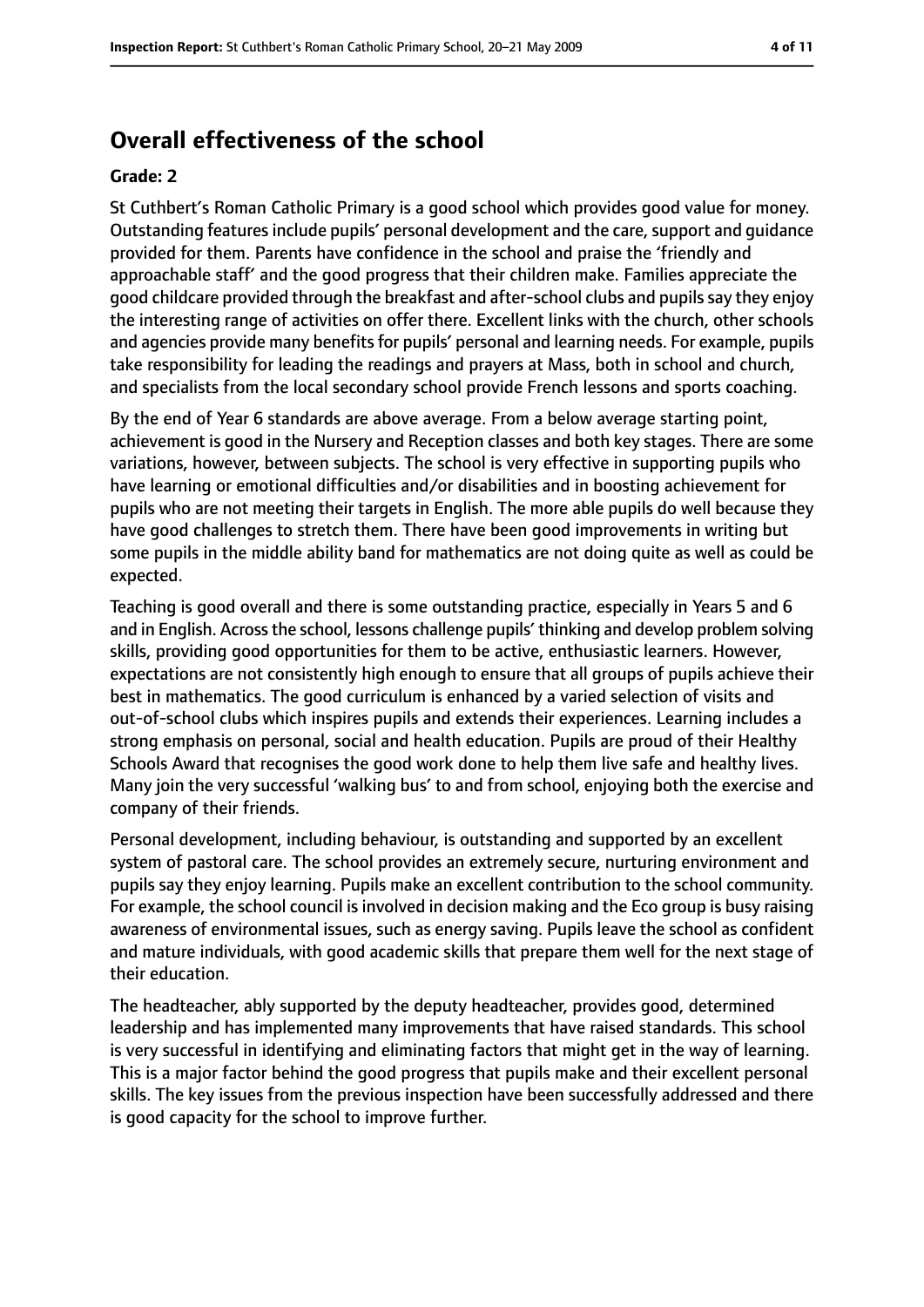# **Effectiveness of the Early Years Foundation Stage**

#### **Grade: 2**

Good quality care and support for children's well-being ensure that they have a smooth introduction to school life. Behaviour and personal skills are very good. Children's development on entry to the Nursery is below that which is typical for their age and a significant proportion have difficulty with speaking and listening skills. Overall, progress is good but it is better in the Reception class than in the Nursery. Children's knowledge and skills by the end of the Early Years Foundation Stage are average and meet expectations in all areas except early reading and working with numbers. Specialist speech and language sessions support pupils very well.

Children's progress is assessed constantly and tasks are planned effectively to build on developing knowledge and skills. Children have short, focused sessions with an adult where they learn new skills. In the Reception class, these are well balanced with free choice times where they consolidate their learning. However, the nursery children have fewer opportunities to choose their own activities and sometimes spend too long in adult-directed groups. This especially affects their opportunities to explore books and investigate numbers. Staff are well led by the coordinator and work effectively as a team. There have been good improvements to the learning areas with new resources and an extended outdoor classroom.

## **What the school should do to improve further**

- Extend the range of free-choice activities in the Nursery linked to early reading and number activities to improve children's development further.
- Ensure consistent, good challenge for the middle ability groups in mathematics to raise standards further.

# **Achievement and standards**

#### **Grade: 2**

Pupils' achievement is good and standards are higher than average. Attainment on entry to Year 1 is broadly average for most areas but slightly lower in early reading and in working with numbers. The teacher assessments for Year 2 pupils in 2008 were unusual for the school and below average; however, all pupils made good progress from their starting points and some exceeded their teachers' expectations. Assessments show that standards for the current Year 2 are average. Achievement is good overall but weaker for some pupils in the middle ability group in mathematics. An increased emphasis on learning sounds and letters has led to good improvements in pupils' reading.

Progress across Key Stage 2 is good overall and it is sometimes outstanding in Years 5 and 6. Using frequent assessments of pupils' progress, teachers identify and support pupils who are falling short of their expected target. The system works very well in English. The 2008 targets for mathematics, however, were not met at the higher level because some pupils at the top end of the middle ability group did not make the expected progress. Pupils with learning difficulties and/or disabilities and those who are learning English as an additional language have good support and make good progress. A focus on boys' learning has helped to improve their progress and they achieve as well as the girls. The Traveller children are happily settled in school and make equal progress to their peers.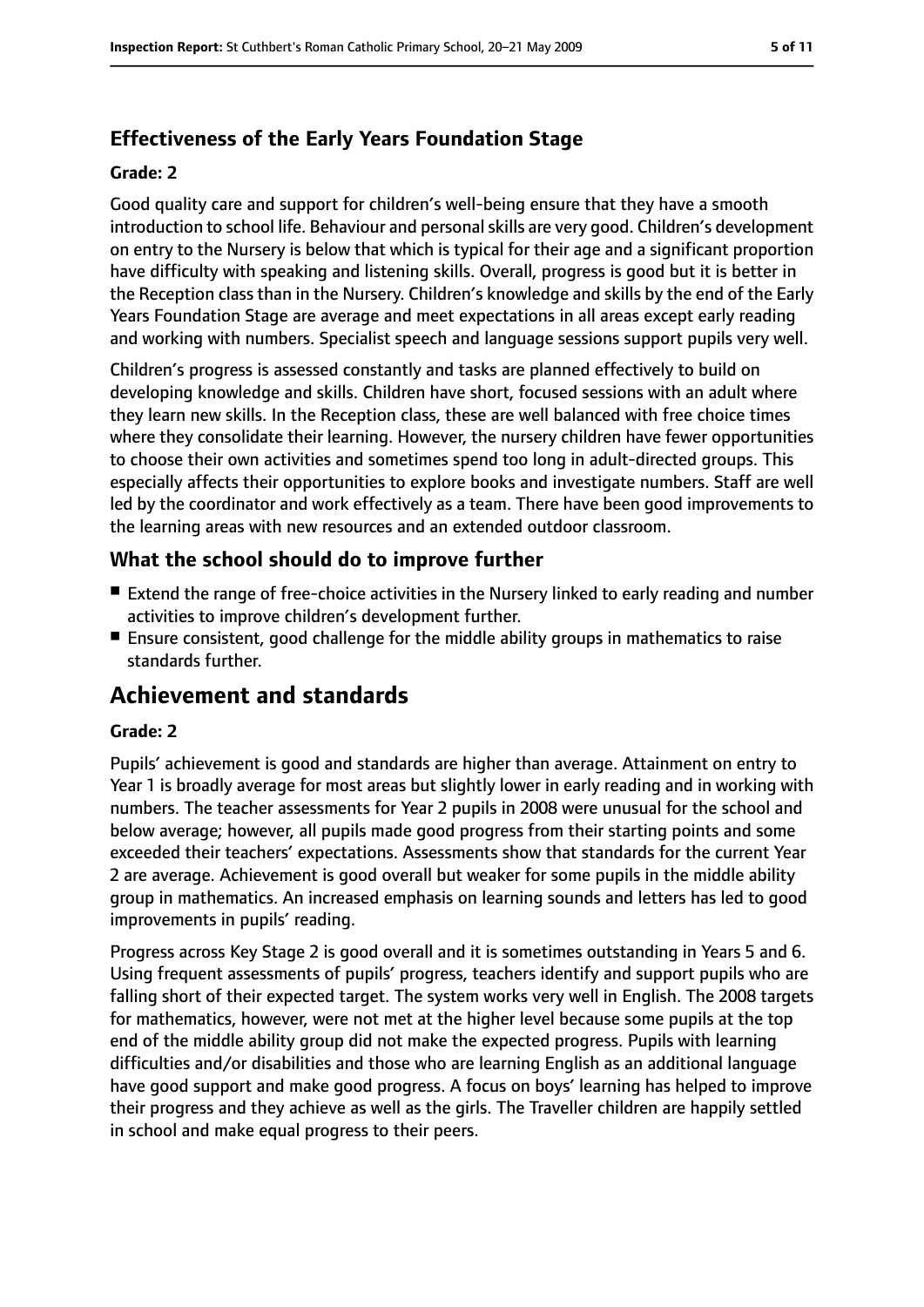# **Personal development and well-being**

#### **Grade: 1**

Very close links with the church and an excellent programme for personal and social education contribute strongly to pupils' outstanding personal development and well-being and their excellent social, moral, spiritual and cultural development. Pupils' excellent awareness of global citizenship is recognised by a national award. Across the school, pupils enjoy learning, have a strong work ethic and are very confident in their own abilities. They say that any rare incident of bullying is dealt with swiftly and that they feel very safe. Pupils value the many rewards on offer for good conduct, attendance, effort or thoughtful actions. As a result, behaviour is exemplary for the majority and pupils are very considerate of each other. Most pupils have good attendance and the school does everything it can to discourage unnecessary absences.

Pupils have an excellent understanding of healthy living and staying safe. They enjoy cooking sessions and take part in an excellent range of sports clubs. Pupils are exceptionally well informed about potential dangers. For example, a recent project about alcohol misuse had a powerful impact on their understanding. Pupils play an important part in decision making through their elected school council. They engage eagerly in fundraising projects and are keen to take responsibility for jobs around school. The Eco group, for example, organise a 'healthy tuck shop', stocked with Fair Trade goods, which is a great success. These factors, together with good standards, prepare pupils well for their future education and citizenship.

# **Quality of provision**

## **Teaching and learning**

#### **Grade: 2**

Teaching has a good impact on learning but there are variations. It is often excellent for pupils in Years 5 and 6 but sometimes satisfactory, especially in mathematics. In most lessons tasks are well planned to build on previous learning and promote good progress. Work in mathematics books, however, shows that there are occasions, when the work does not always stretch the middle ability groups to the full. On the other hand, pupils who have learning or emotional difficulties and/or disabilities are extremely well supported and the most able generally have good challenge. Pupils are taught to critically evaluate their own work which promotes good skills of independent learning, especially in Years 5 and 6. Teaching assistants provide expert support for groups or individuals to meet specific needs or for those learning English as an additional language; this leads to their rapid progress.

The school works hard to provide an active approach to learning and to find topics and books to interest both boys and girls. Lessons therefore cater for pupils' different learning styles and motivate them successfully. The marking of writing is helpful in highlighting what is good and advising pupils how they can improve their work. A similar system is being developed in mathematics.

#### **Curriculum and other activities**

#### **Grade: 2**

The curriculum is good and well planned to meet the needs of the mixed-age classes. It includes opportunities for pupils to extend their English, mathematical and computer skills and includes French lessons. A good emphasis on creative work, such as music, helps to develop pupils' talents. A strength of the curriculum lies in the intervention groups that are very successful in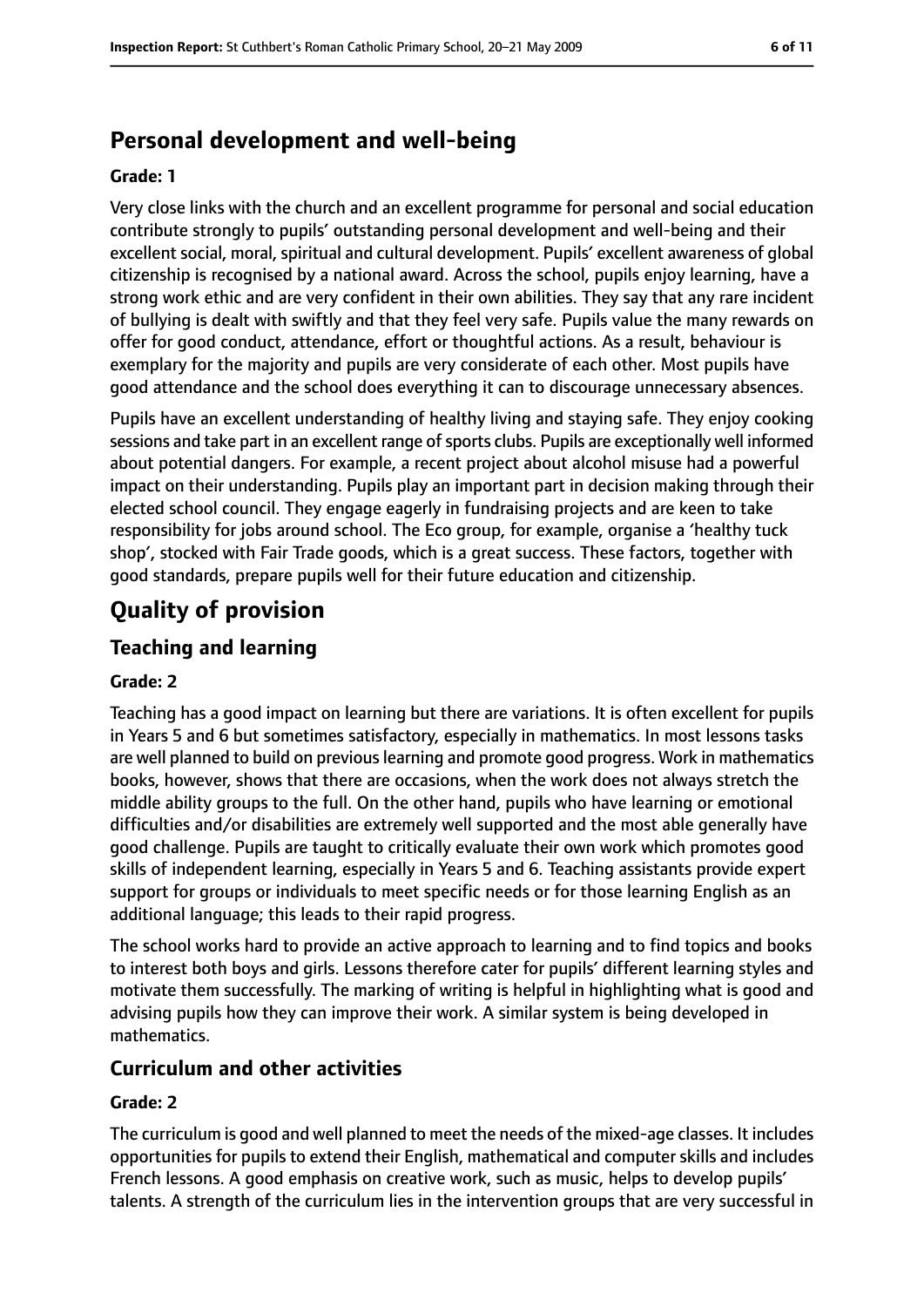catering for both emotional and learning needs. An excellent partnership with the local secondary school enhances learning very well and provides additional opportunities, for example, with drama workshops, sport and arts projects.

A wealth of additional experiences are provided through visits and visitors which broaden pupils' horizons. For example, the residential visit provides opportunities for pupils to develop their physical skills and use their initiative. There is a good variety of after-school clubs which are very popular and include art and craft sessions and a steel band.

### **Care, guidance and support**

#### **Grade: 1**

Care, guidance and support are outstanding. Parents praise the 'family atmosphere' in school and the excellent relationships. Close attention is given to care, health and safety issues, both in school time and the extended care facilities. Procedures for safeguarding pupils meet requirements fully. Staff go to exceptional lengths to find specialist help and resources where a need is identified. As a result, pupils are able to cope with the conventions of the classroom and take full advantage of all that the school offers. Staff are diligent, and supervision at break and lunchtime is very good. Pupils say there is always an adult on hand if they have any worries.

Regular assessments and the tracking of learning are well established and provide a clear picture of pupils' progress. As a result, additional help and guidance are targeted effectively. Individual guidance for pupils is good, especially in English. Target sheets provide a goal to aim for and clearly illustrate what needs improving.

# **Leadership and management**

#### **Grade: 2**

Leadership and management are good and clearly focused on achieving high standards. The headteacher provides good leadership. She is held in very high regard by the governors, parents and pupils and is constantly driving the school forwards. Managers check that different groups of pupils, such as boys and girls, have equal opportunities. Subject managers contribute effectively to the school's accurate evaluation of its performance. They keep a close eye on achievement and standards and use the information collected to plan school development. Some work has begun to ensure better consistency in teaching but it has not yet had a full impact. Governance is good and all statutory requirements are met. Governors have an efficient committee structure and a secure overview of standards and achievement. Members of the governing body bring a good deal of expertise and experience to management. The school's contribution to promoting community cohesion is outstanding. Involvement in local projects and combined school-church events promote a strong sense of citizenship among pupils on a local, national and global level. The school plans and evaluates its provision effectively and is developing further global links. The school reaches out to its families and is very successful in providing workshops and information for parents so they are able to support their children at home.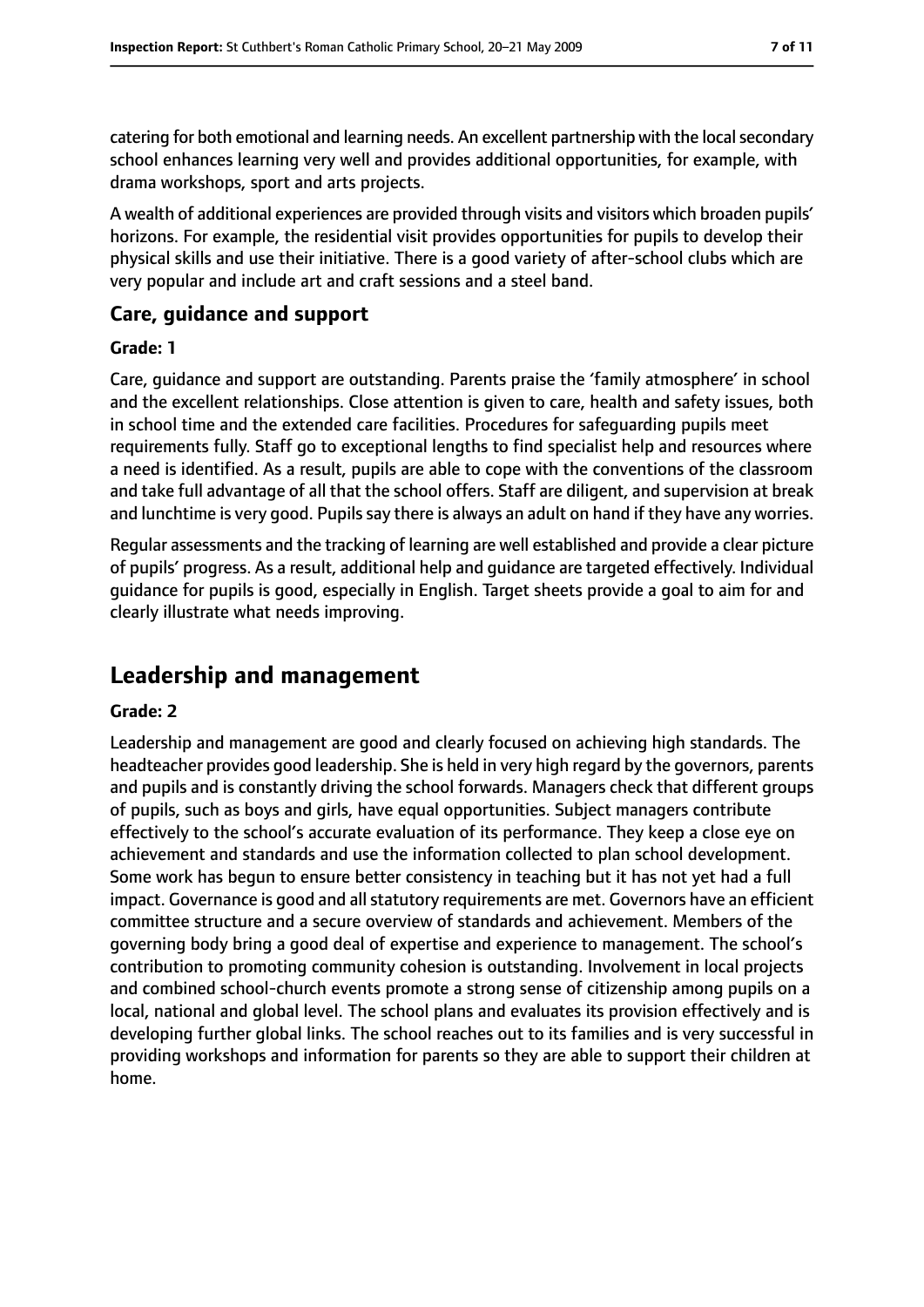**Any complaints about the inspection or the report should be made following the procedures set out in the guidance 'Complaints about school inspection', which is available from Ofsted's website: www.ofsted.gov.uk.**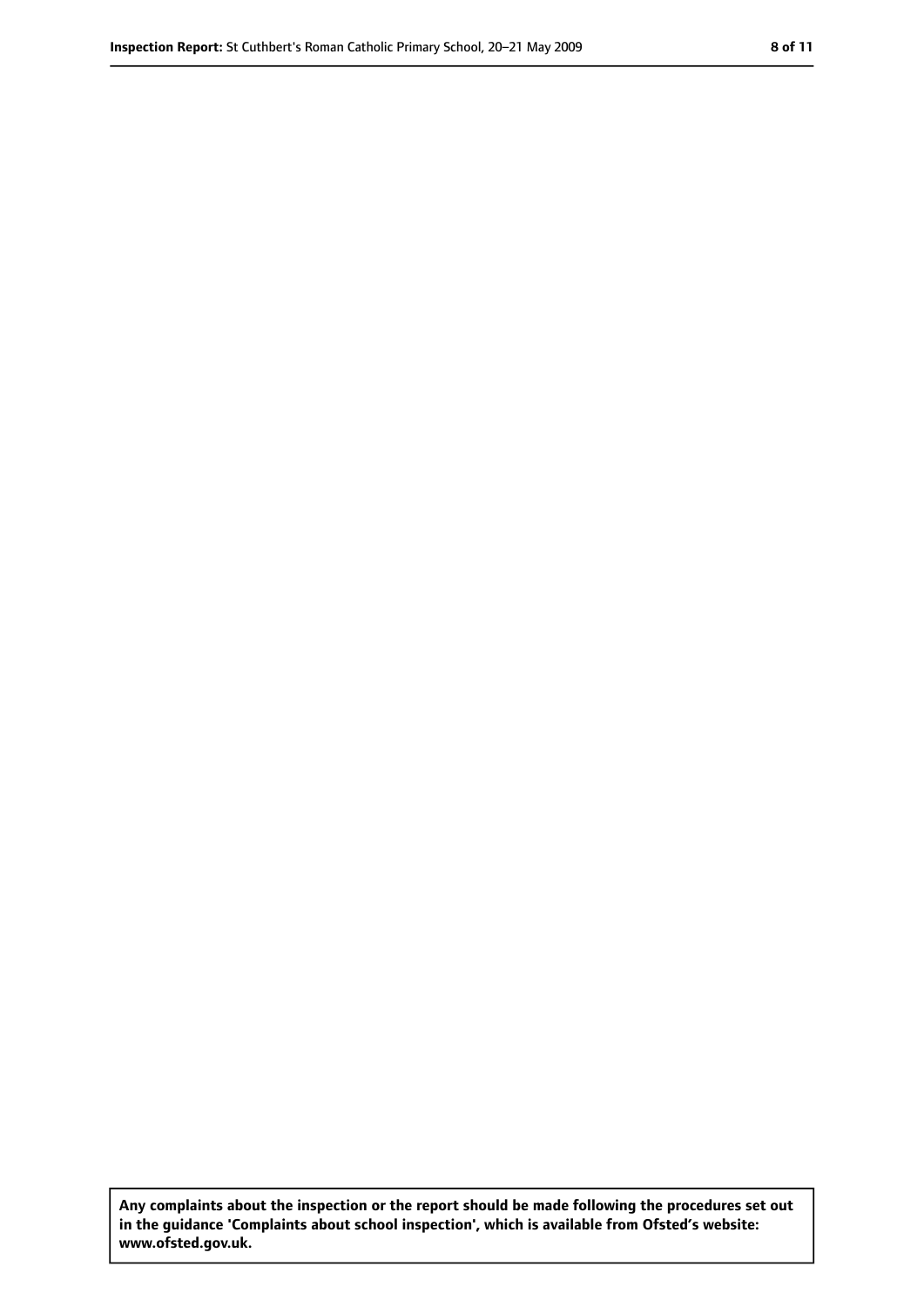# **Inspection judgements**

| Key to judgements: grade 1 is outstanding, grade 2 good, grade 3 satisfactory, and | <b>School</b>  |
|------------------------------------------------------------------------------------|----------------|
| arade 4 inadequate                                                                 | <b>Overall</b> |

## **Overall effectiveness**

| How effective, efficient and inclusive is the provision of<br>education, integrated care and any extended services in meeting the<br>needs of learners? |     |
|---------------------------------------------------------------------------------------------------------------------------------------------------------|-----|
| Effective steps have been taken to promote improvement since the last<br>inspection                                                                     | Yes |
| How well does the school work in partnership with others to promote learners'<br>well being?                                                            |     |
| The capacity to make any necessary improvements                                                                                                         |     |

# **Effectiveness of the Early Years Foundation Stage**

| How effective is the provision in meeting the needs of children in the<br><b>EYFS?</b>       |  |
|----------------------------------------------------------------------------------------------|--|
| How well do children in the EYFS achieve?                                                    |  |
| How good are the overall personal development and well-being of the children<br>in the EYFS? |  |
| How effectively are children in the EYFS helped to learn and develop?                        |  |
| How effectively is the welfare of children in the EYFS promoted?                             |  |
| How effectively is provision in the EYFS led and managed?                                    |  |

## **Achievement and standards**

| How well do learners achieve?                                                                               |  |
|-------------------------------------------------------------------------------------------------------------|--|
| The standards <sup>1</sup> reached by learners                                                              |  |
| How well learners make progress, taking account of any significant variations<br>between groups of learners |  |
| How well learners with learning difficulties and/or disabilities make progress                              |  |

#### **Annex A**

<sup>&</sup>lt;sup>1</sup>Grade 1 - Exceptionally and consistently high; Grade 2 - Generally above average with none significantly below average; Grade 3 - Broadly average to below average; Grade 4 - Exceptionally low.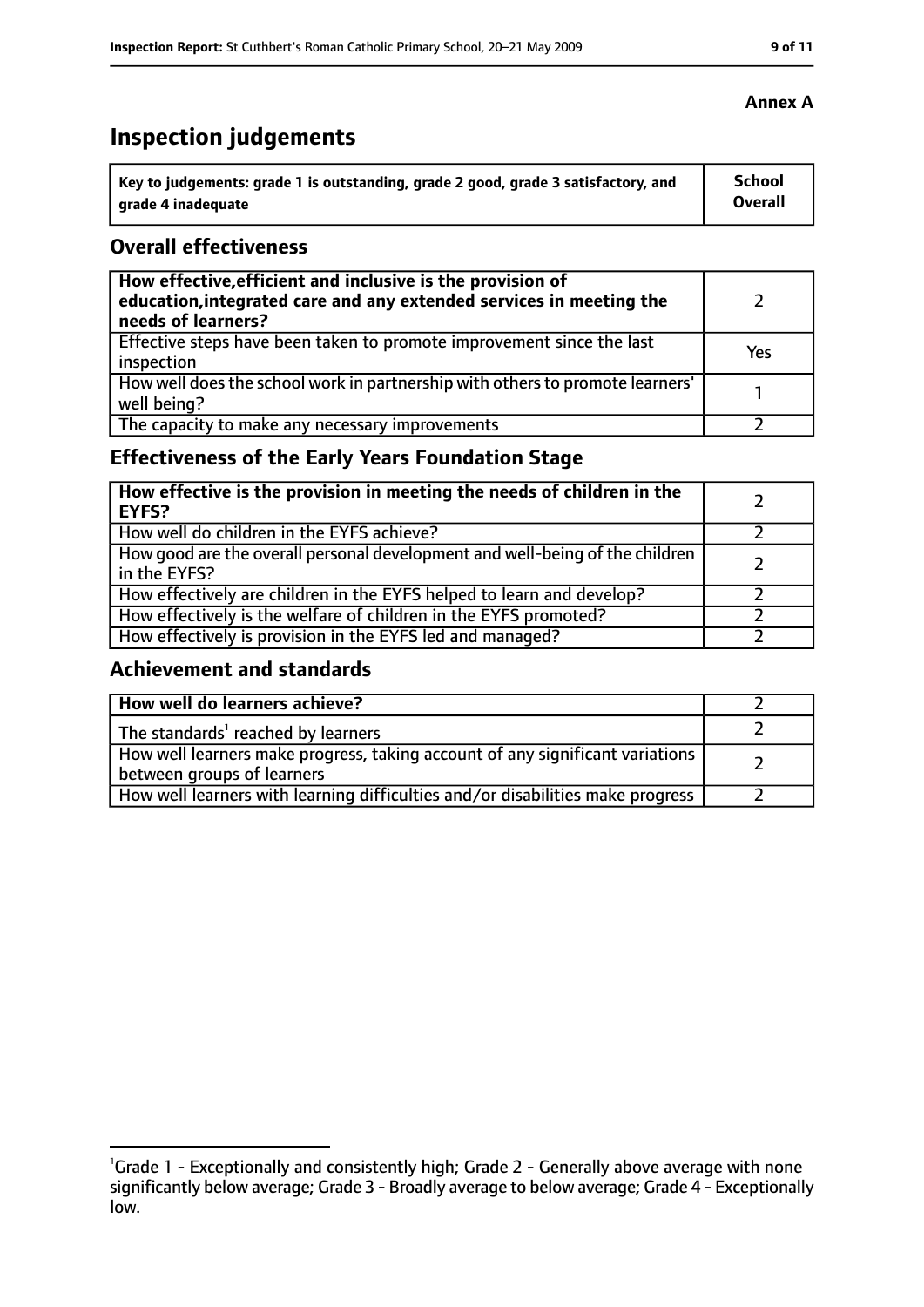# **Personal development and well-being**

| How good are the overall personal development and well-being of the<br>learners?                                 |  |
|------------------------------------------------------------------------------------------------------------------|--|
| The extent of learners' spiritual, moral, social and cultural development                                        |  |
| The extent to which learners adopt healthy lifestyles                                                            |  |
| The extent to which learners adopt safe practices                                                                |  |
| The extent to which learners enjoy their education                                                               |  |
| The attendance of learners                                                                                       |  |
| The behaviour of learners                                                                                        |  |
| The extent to which learners make a positive contribution to the community                                       |  |
| How well learners develop workplace and other skills that will contribute to<br>their future economic well-being |  |

# **The quality of provision**

| How effective are teaching and learning in meeting the full range of<br>learners' needs?              |  |
|-------------------------------------------------------------------------------------------------------|--|
| How well do the curriculum and other activities meet the range of needs and<br>interests of learners? |  |
| How well are learners cared for, quided and supported?                                                |  |

# **Leadership and management**

| How effective are leadership and management in raising achievement<br>and supporting all learners?                                              |     |
|-------------------------------------------------------------------------------------------------------------------------------------------------|-----|
| How effectively leaders and managers at all levels set clear direction leading<br>to improvement and promote high quality of care and education |     |
| How effectively leaders and managers use challenging targets to raise standards                                                                 |     |
| The effectiveness of the school's self-evaluation                                                                                               |     |
| How well equality of opportunity is promoted and discrimination eliminated                                                                      |     |
| How well does the school contribute to community cohesion?                                                                                      |     |
| How effectively and efficiently resources, including staff, are deployed to<br>achieve value for money                                          |     |
| The extent to which governors and other supervisory boards discharge their<br>responsibilities                                                  |     |
| Do procedures for safeguarding learners meet current government<br>requirements?                                                                | Yes |
| Does this school require special measures?                                                                                                      | No  |
| Does this school require a notice to improve?                                                                                                   | No  |